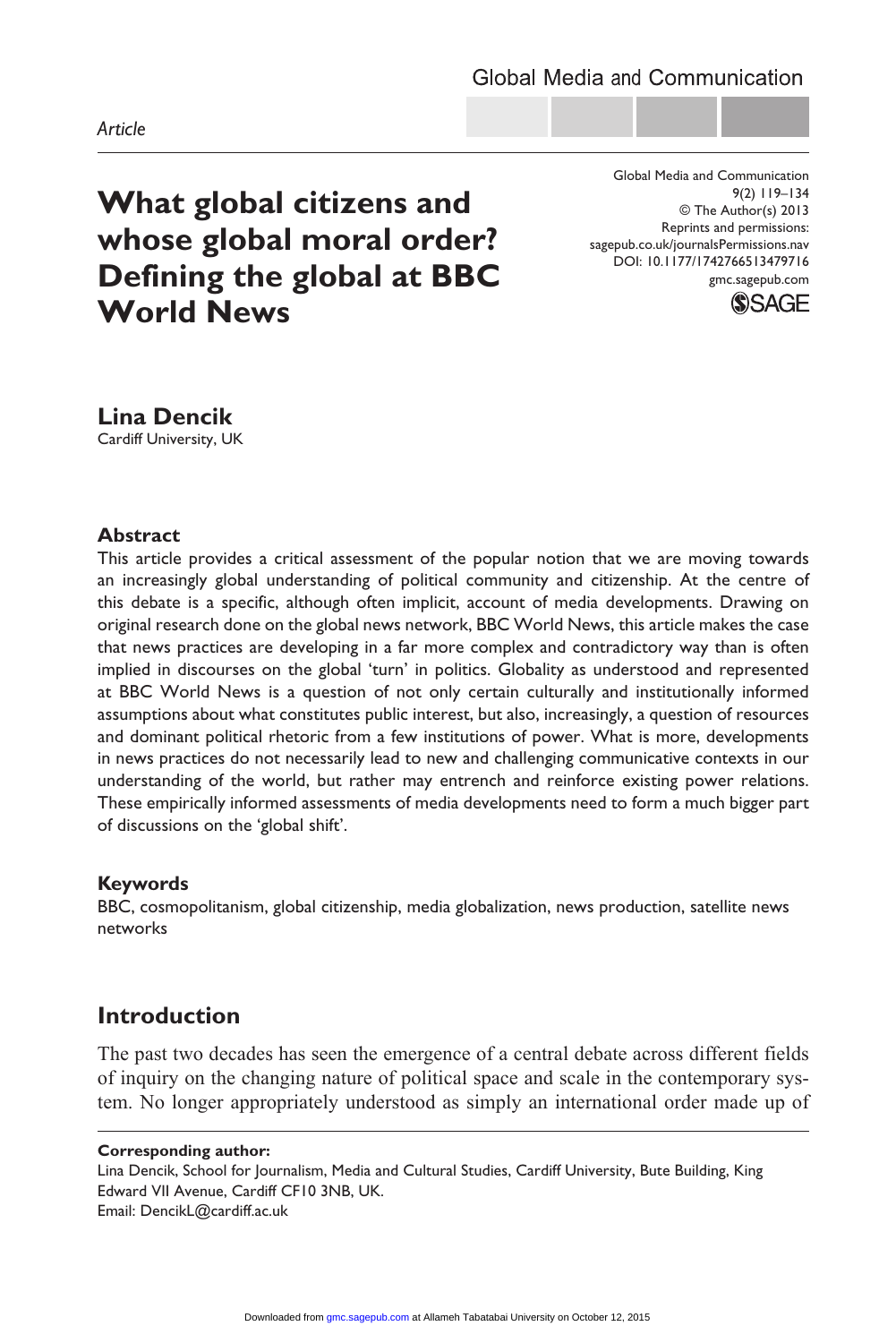nation-states, seemingly ubiquitous processes of globalization are changing the nature of democratization and governance that increasingly speak to a global 'space' of politics, not territorially defined or necessarily concerned with political representation as traditionally perceived. Rather, 'progressive' theories of contemporary politics have sought to find alternative understandings of political practice and legitimacy and, crucially, new definitions of political community and citizenship that encapsulate the 'global turn' (Chandler, 2009). These concerns are now being integrated into media and journalism studies in numerous ways by exploring not only the media's role in this spatial shift, but also how media practices are or should be changing in response to these developments (Berglez, 2008; Castells, 2009; Chouliaraki, 2008; Cottle, 2009, 2011; Flew, 2007; Hackett and Zhao, 2005; Hafez, 2007, 2011; Robertson, 2010; Thussu, 2007; Volkmer, 2003; Wu, 2007). Recently, some of these explorations have focused on the development of 'global journalism' (Berglez, 2008; Cottle, 2009, 2011; Hafez, 2011; Reese, 2008), which provides a privileged position for global news broadcasters in particular. They do so because global news broadcasters are seen to be not only central to the global turn in our understanding of political space by providing resources for common images and repertoires of shared memories, but also by somehow representing the manifestation of an emerging 'global moral order' that can bind us as 'global citizens'.

Although some of the literature has presented a strong critique of the global turn from a media perspective (see especially Hafez, 2007), the overwhelming account of media developments in globalization literature has been to accept and entrench notions of an emerging global space without substantially engaging with some of the issues within media studies that ought to form part of the debate on questions of global citizenship, democratization and governance. This article seeks to contribute to the debate in this regard by drawing from a study of news practices at BBC World News. Starting with an outline of the way in which the global shift is increasingly understood across disciplines, including media and journalism studies, this article will extrapolate key features of developments in journalistic practices at BBC World News based on interviews and content analysis that illustrate some key difficulties with theories of the global. It will highlight the extent to which the global comes to be constituted by key power relations that are amplified by current media developments and will also challenge the notion that the development of global news networks necessarily challenges or transcends existing nation-state-centred communicative contexts. As such, this article will make the case that representations of the shift of political activity towards 'global citizenship' are often based on a misleading account of media developments that may ultimately reveal the global as a caveat for the entrenchment of deeply undemocratic power structures.

## **The turn to global**

In the wake of the collapse of the former Soviet Union, there has been an intellectualpolitical impulse to place emphasis upon the 'global' in our understanding of social and political activity, and this is manifesting itself to such an extent that it is increasingly seen as the most appropriate starting point for understanding contemporary developments. Drawing to a great extent on Kantian cosmopolitanism, there has been a growing literature that asserts that there is a new awareness in society at large of a common global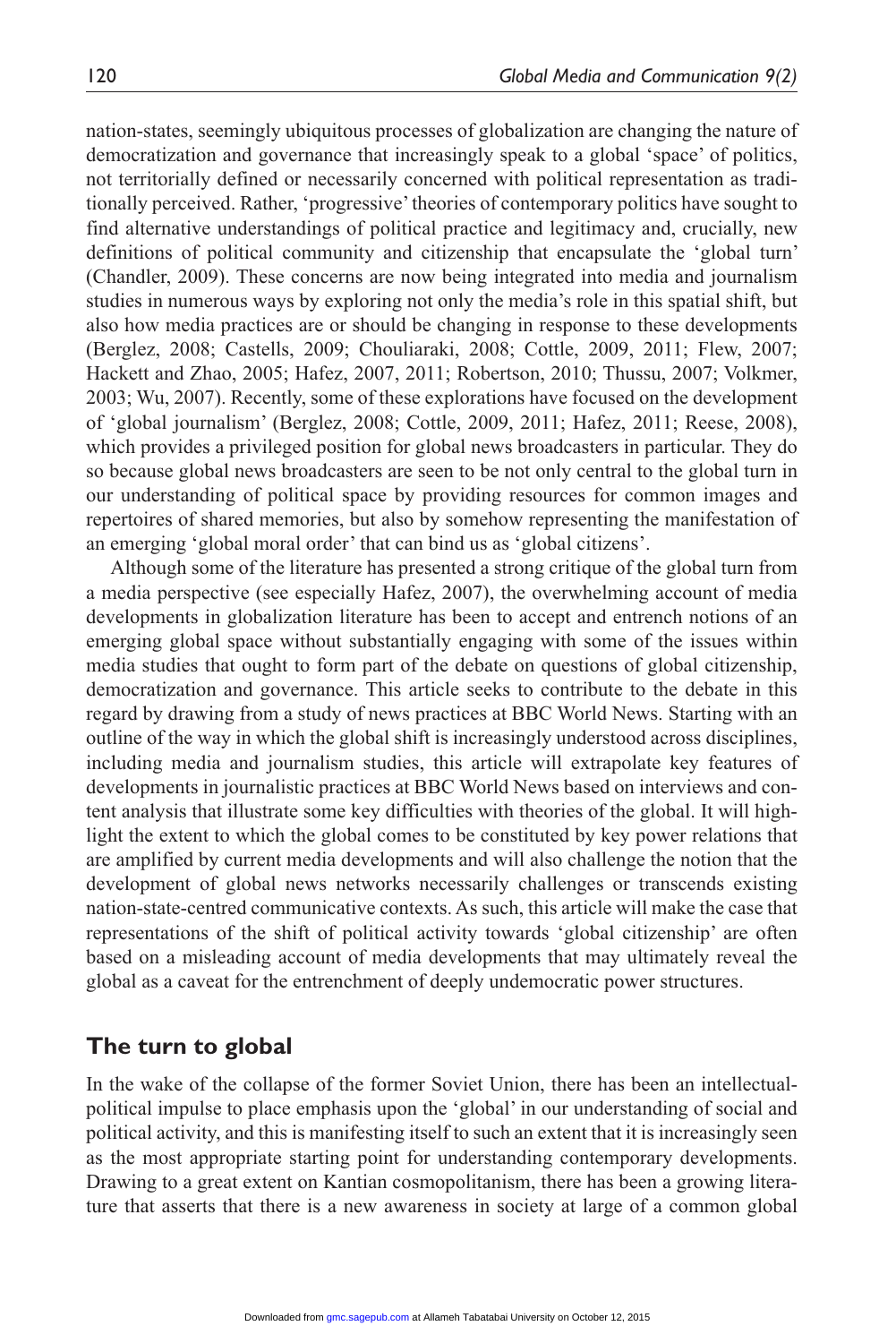world framework, providing, especially in a non-government social sphere, an opportunity for global citizens to participate in a global civil society:

In the global epoch, the world begins to be conceived practically as a single community. Globality is a political-spatial representation of the moral cosmopolitanism that was first conceived by Immanuel Kant at the beginning of the modern era, but was inevitably opposed to the empirical forms of an imperially divided world society. Global social science thus offers a new possibility of reunifying social science, just as global politics, and especially global civil society, offer the practical possibility of unifying the social world. (Shaw, 2003: 43)

The main components of this approach rely on the argument that processes of globalization necessitate a move away from 'methodological nationalism' towards the 'foundations of a *cosmopolitan* social and political science' (Beck, 2003: 46). Although these 'new cosmopolitanists' (Harvey, 2009) have several different variations in their approach – Vertovec and Cohen (2002) outline as many as six main conceptions of cosmopolitanism – the key aspect to consider in this context is the emphasis that this 'revised cosmopolitanism' (Keane, 2003), both as a condition and a philosophy, places upon the global space as analytically distinct from any national political space in the current system. For the purposes of this article, what is of key interest is that a central feature of this impulse has been developments in media and communication technologies that apparently increasingly allow us to understand the world 'as a whole', asserting some kind of 'global consciousness'.

Held begins his construction of a cosmopolitan order based on the observation that with developments in media and culture, there are 'grounds for thinking that there is a growing disjuncture between the idea of the democratic state as an independent, accountable center of power bounded by fixed boundaries … and interlinked changes in the spheres of media and cultural exchange' (Held, 2000: 22). Although Held does not want to advocate the development of a single global media-led culture, he does want to emphasize the way in which new forms of communication media range in and across borders, linking nations and peoples in new ways and allowing for the (re)creation of new forms of identity (Held, 2000: 23). Keane is rather more precise in his account of the same idea:

Global media linkages have helped to do something much more persuasively than the maps of Gerardus Mercator ever did: to deepen the visceral feelings among millions of people that our world is 'one world', and that humans share some responsibility for its fate. (Keane, 2003: 162)

Essentially, much of the literature on globalization and global citizenship is giving the media an important role through its capacity to distribute common 'pools of memories' to their audiences, echoing Benedict Anderson's analysis of the relationship between the media and the nation-state and the formation of 'imagined communities'. This is manifested in an understanding of media, and news media in particular, as the public construction of particular images of self, community and nation (Schudson, 2003: 69). As Szerszynski and Urry (2006: 118) have argued, visuality has played a number of important roles in the long and complex history of citizenship: 'Both the citizen, and the sense of a polity of which he or she is a member, have been brought to presence through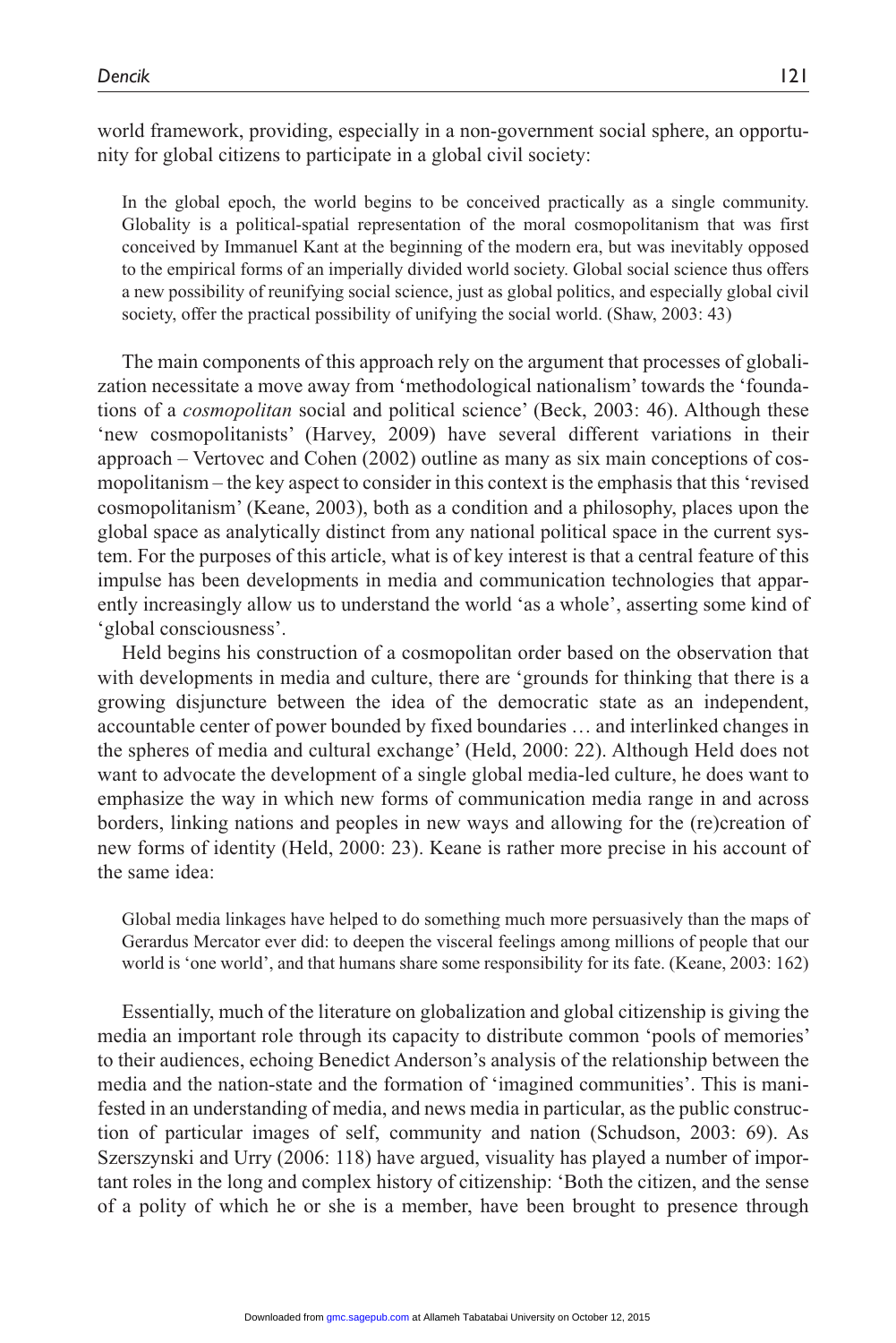specific ways of seeing and being seen'. Indeed, for many globalization theorists, it is the development of *global* media that has been a precondition for global citizenship and the engendering of a sense of global community (Schudson, 2003; Urry, 1999). As Kaldor states,

The development of new forms of communication, based on the revolution in information technology as well as the spread of television and radio has created quite new 'imagined communities'… Both symbolic politics and information politics depend on instant news and images, especially through television, which makes possible the consciousness of a global community. (Kaldor, 2003: 104)

As such, it is television in particular that has been foregrounded in this narrative of citizenship and political space. As Robertson (2010) outlines, 'cosmopolitanization', to use Beck's term, has overwhelmingly been understood to have a close link to television by helping us get our bearings in the world and maintain or negotiate a sense of belonging. Crucial to this, also, is the visibility of global risks and threats that engenders a sense of global duties and responsibilities – the enabling of people 'to view themselves as citizens of the globe, as opposed to, or at least as well as, citizens of a nation-state' (Urry, 1999: 319). Although it is important not to conflate cosmopolitanization and globalization, it should equally be recognized that it is this school of 'new cosmopolitanists' that have dominated the literature on the global turn in the social sciences. Indeed, this notion of global citizenship forms the backbone for a number of very sophisticated understandings within International Relations of how these developments may form part of a political project for a 'cosmopolitan democracy' (Held, 1995) or an institutionalized governance role for an emerging 'global civil society' (Kaldor, 2003).

Although such deliberations on political and social activity are to a large extent informed by developments in media, and especially television, there is actually surprisingly little substantive empirical work that concerns itself with precisely this spatial shift to the global within media studies. The debate has been dominated by the global public sphere theorists on the one hand, who embrace the notion of global citizenship, and political economists on the other, who see the global shift as a manifestation of the ideological dominance of the powerful. Both camps suffer from a lack of empirical investigation (Cottle and Rai, 2008).Volkmer bases her argument of newly constituted 'globally imagined communities' on the development of satellite networks such as CNN International, without substantial empirical investigation into its operations (Volkmer, 1999, 2003). Szerszynski and Urry's own study (2006) on globality in news media is based on just a 24-hour period of broadcast content from four UK-based channels and CNN, finding examples of global imagery to support their argument. Robertson's (2010) study on mediated cosmopolitanism is much more substantial in this regard and presents some interesting findings about international news coverage between different national broadcasters as well as global news networks that illustrate the cultural specificity of coverage in our discussion of cosmopolitanism. However, this analysis is mainly confined to content analysis and narrative without a comprehensive engagement with developments in news practices. At the other end of the spectrum, political economists such as Herman and McChesney (1997) have tended to mainly look at macro-structural issues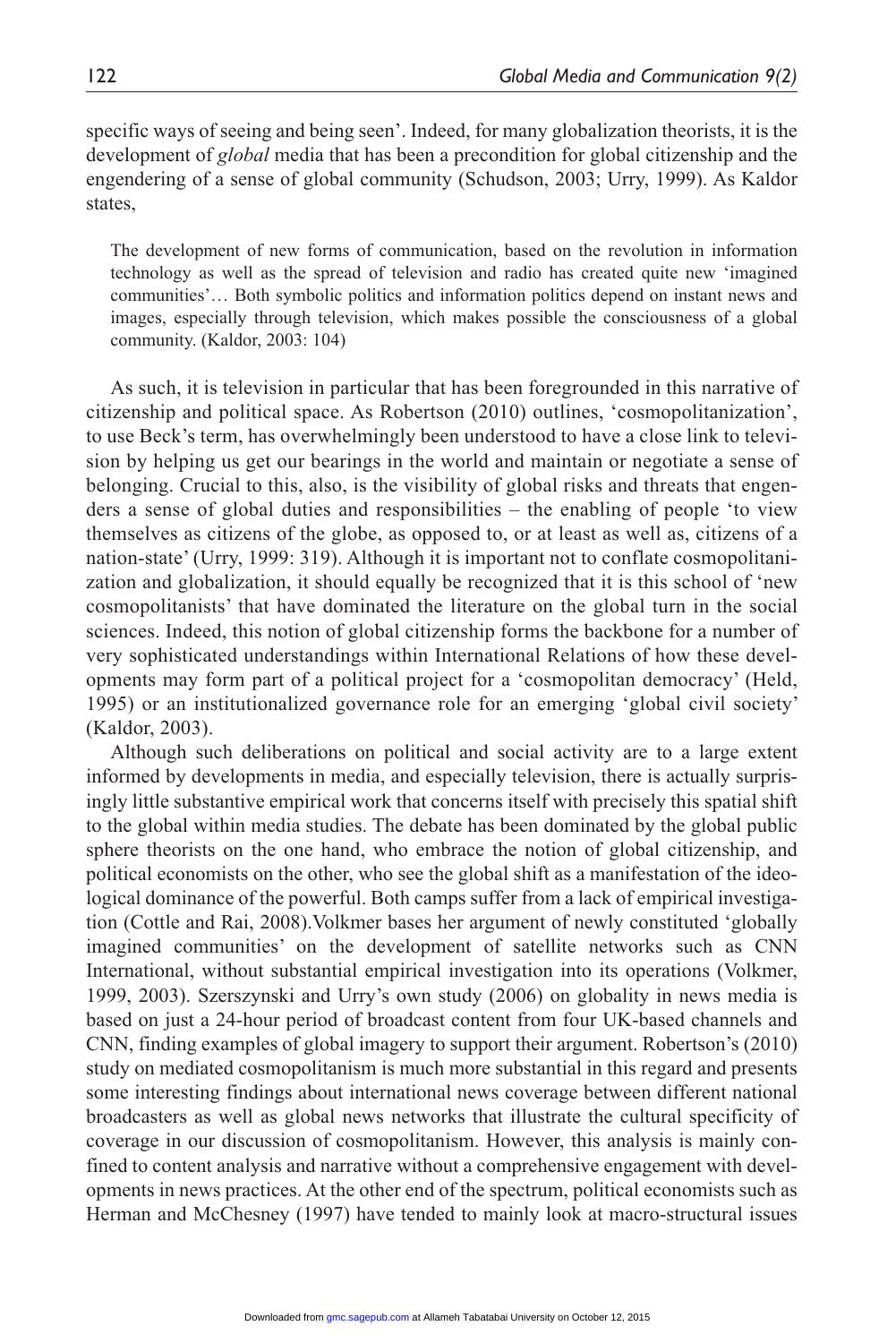such as changing ownership patterns and cultural trade in their understanding of the global turn without connecting these developments to empirical investigations into everyday journalistic practices. There has, therefore, arguably been an overemphasis on media globalization in terms of global symbolism and/or deregulation and liberalization of the broadcasting sector without proper debate on how these developments have manifested themselves in the operations of global news production.

Recently, there has been a call to address this gap in detailed empirical investigation of news practices by advocating for studies in 'global journalism' as contrasted with international journalism as traditionally understood (Berglez, 2008; Cottle, 2011). Berglez makes the case that there is lack of empirical studies on the globalization of news partly due to the lack of a proper definition of global journalism as a *news style* that breaks away from or works as a 'counterweight' to the methodological 'national container' of news media and journalism studies thus far – that is, a conceptualization of news which falls outside the traditional conceptual framework of domestic/foreign and pertains to a particular epistemology, defined as the global outlook:

The national outlook puts the nation-state at the centre of things when framing social reality, while the global outlook instead seeks to understand and explain how economic, political, social and ecological practices, processes and problems in different parts of the world affect each other, are interlocked, or share commonalities. News information with a global outlook establishes knowledge of how our lives in Copenhagen, Cairo, Brisbane and Mexico City are intertwined, casually and dialectically speaking. The global outlook produces information of the intercontinental kind, potentially including both international relations (between nationstates) and transnational processes, such as ecological and pandemic threats, or unrestricted economic and social flows. (Berglez, 2008: 848)

Drawing on this, Cottle (2011) makes the case that global journalism is, in fact, the form of journalism that is needed in times of globalization by situating events in terms of their global interconnections, boundarylessness and mobility. Thus, there is an emerging acceptance within journalism studies that what Cottle is keen to understand as the prominence of 'global crises' – building on Beck's notion of global risks (Beck, 2006) and Virilio's assertion that we are now living in a time of global catastrophic accidents (Virilio, 2007) – necessitates an understanding of news practices both as representing a global outlook as well as performatively enacting it (Cottle, 2011). As such, not only can news practices be seen as an integral part of the global turn, they also ought to respond to this global turn in their journalistic representations. In this way, global journalism studies can be seen as submerging with the school of 'new cosmopolitanism', both as a condition and a philosophy.

## **The case of BBC World News**

Although Berglez advocates for the expansion of global journalism as a concept and entry point into analysing contemporary news practices, he warns, in contrast to Reese (2008), that there is little empirical evidence to confirm that news journalism has actually become increasingly global in scope. Rather, he says, many studies point to the opposite development and, as such, 'global journalism should … be considered an existing but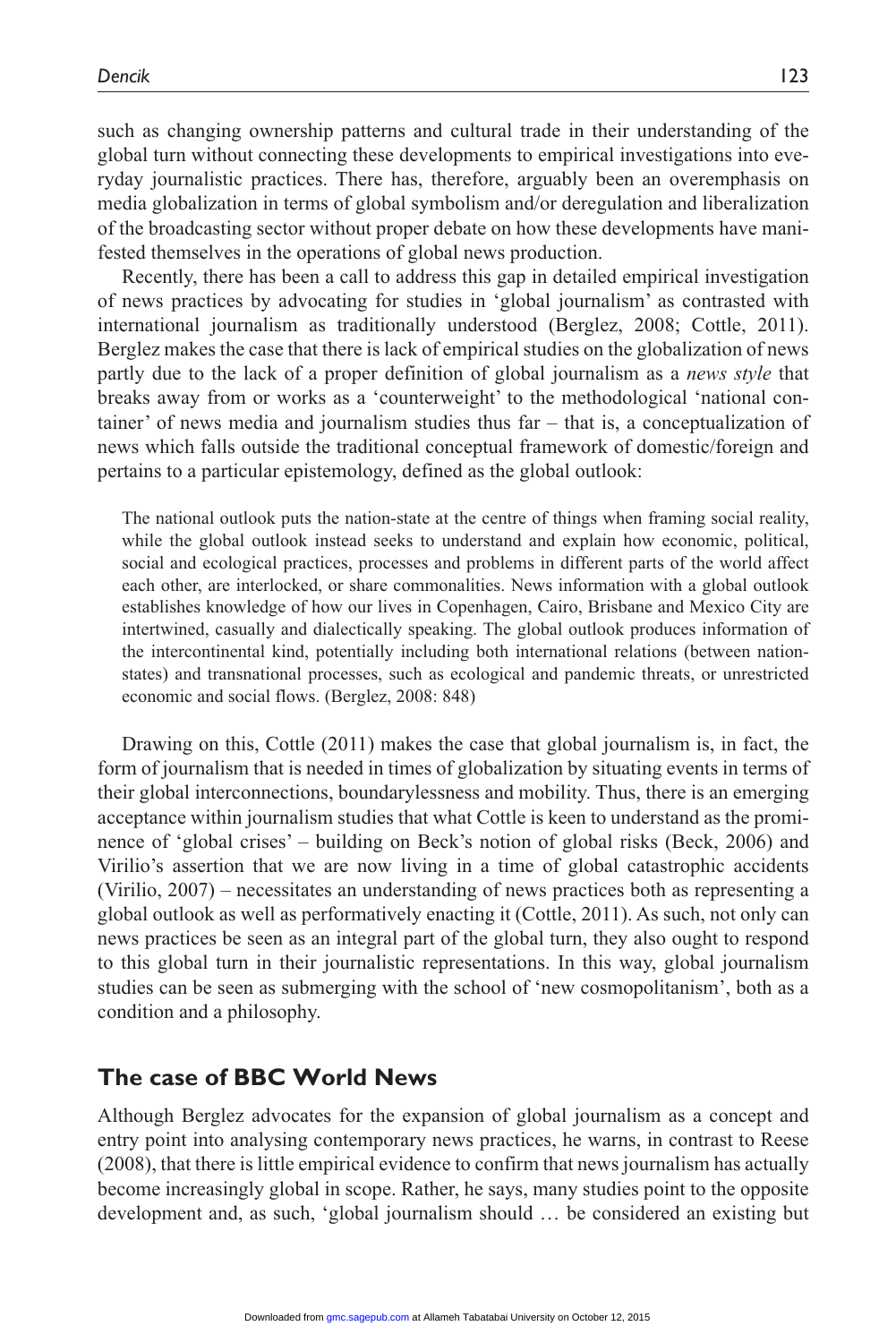still marginalized news style, operating sporadically in the margins of mainstream news media' (Berglez, 2008: 847). Hafez has forcefully argued a similar case, claiming that the driving forces behind media are often national, rather than global, in scope (Hafez, 2011). Often, the debate on the globality of news in this regard has emphasized empirical evidence showing the domestication of news within national outlets and the overall national character of media systems (Hafez, 2007; Hallin, 1994; Stanton, 2007). Where the global turn in journalism may have more currency is, of course, in what may be considered global news networks such as CNN International and BBC World News, which may be more likely to support and nurture this spatial shift towards global community and citizenship.

Although more research has been done on CNN in this regard, BBC World News may be more pertinent because, as outlined below, it strives to have a truly 'global news agenda'. What is more, Robertson (2010) makes the case that this is the broadcaster that offers the cosmopolitan viewer the best news diet. However, as Berglez (2008) has pointed out, we need to distinguish here between reporting news from different parts of the world and reporting that provides an understanding of the world as a single place or indeed a platform on which to legitimately base the emergence of global citizenship. There are, here, questions about the extent to which we can effectively speak of a 'nationtranscending communicative context' (Grimm, 1997) despite the recognition of 'global crises' and threats, as well as questions about the nature of the power relations that come to constitute the so-called 'global outlook'. This study of news practices at BBC World News will highlight a number of crucial points regarding the way in which global issues come to be understood and covered on BBC World News in an increasingly economically pressured environment that illustrates not only national bias and a North-Western elite perspective, but also a continued nation-state-centred ordering and categorizing of global news.

## **Methodology**

This analysis draws on data from interviews with 20 news workers associated with BBC World News, conducted predominantly during the summer of 2009, either in person or over the telephone, and lasting on average approximately an hour. These interviews include actors ranging from top management to editor to producer to correspondent. The correspondents make up the largest group of people interviewed (nine out of 20). It was important to have a sample of actors across the organizational hierarchy in order to comprehensively understand news practices at different stages of the news production process as well as to get an insight into the overall organizational ethos. What is more, having testimonies from management as well as correspondents 'in the field' was considered important in order to highlight the discrepancies between the overall mission and vision of the organization and the everyday practices of news production. The study also includes a brief observation period in the BBC World News London newsroom in June 2009 and incorporates detailed analysis of news content over a period of six months. It builds on previous studies of news practices within the BBC (Aitken, 2007; Curran and Seaton, 2003; Seaton, 2005), but with a particular interest in the much less studied global and commercial arm of the BBC news operation.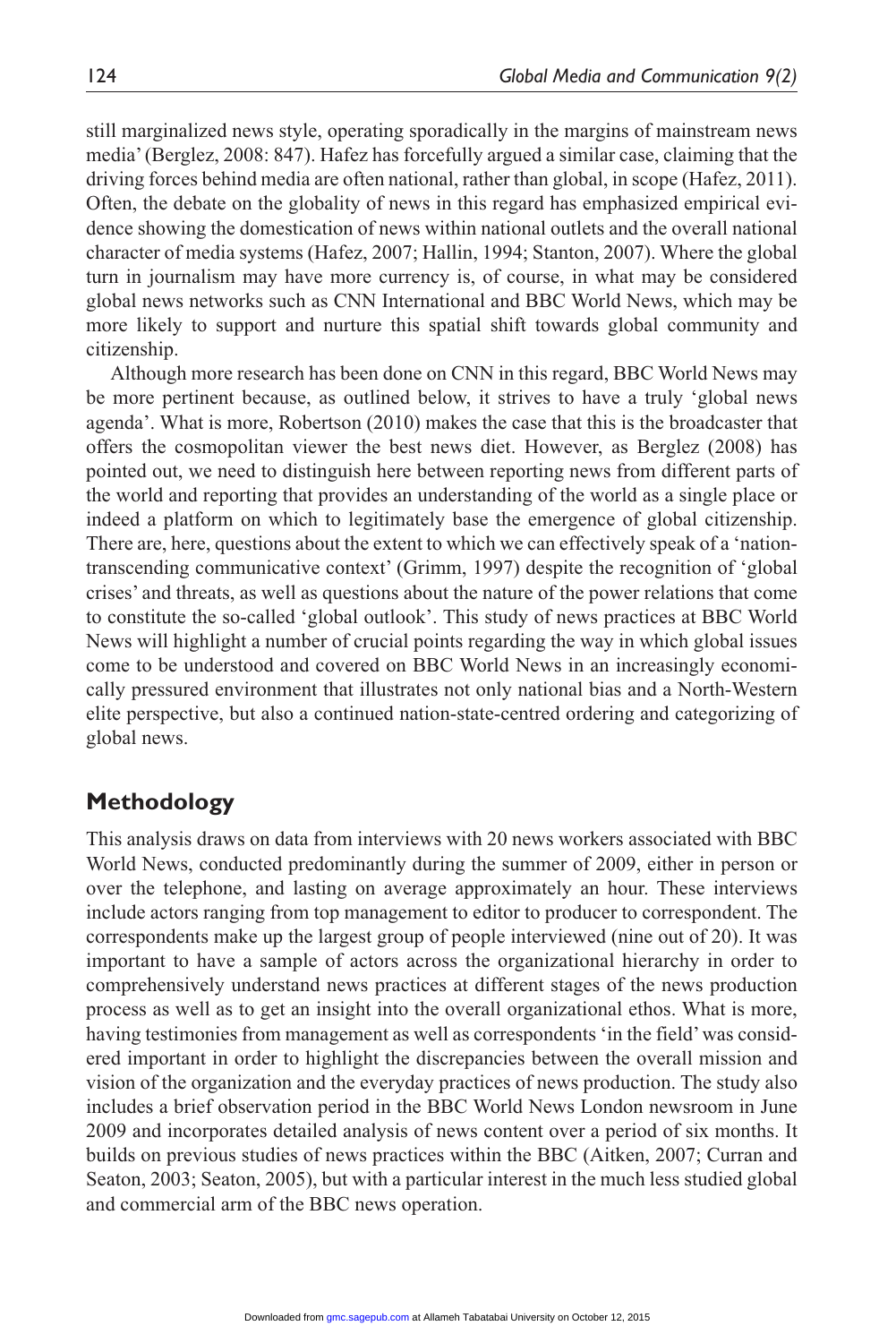#### **Background of BBC World News**

Essentially a public service broadcaster, through its commercial arm, the BBC launched BBC World Service Television in 1991 across Asia and the Middle East. It launched in its present form in 1995, broadcasting in Europe, Asia, the Middle East and Africa, and a year later in Latin America. BBC World changed its name to BBC World News in April 2008 and, today, as part of the BBC Global News Division, it broadcasts from a 24-hour newsroom based in London as well as in Washington, DC, where it broadcasts BBC World News America for two hours every day. It is resourced by advertising, subscriptions and from distribution revenues, which are rising as a source of revenue. Although BBC World News is funded commercially, for newsgathering, it relies almost entirely on the resources available through the licence-fee-funded BBC News and the governmentaided BBC World Service. In 2004, the BBC's news operation was estimated to be made up of 41 bureaux across the world and about 600 staff, most of whom are journalists. It should be noted, however, that the presence of the BBC goes beyond these 41 bureaux, through its extension of language services and other affiliations. Apart from having separate staff on the business side of the organization, BBC World News also has some separate staff (roughly 100) working exclusively for it in the London and Washington newsrooms. These are mainly management, senior editors and producers, as well as some separate correspondents funded exclusively by BBC World News. Predominantly, however, correspondents work across both BBC domestic and global outputs. As will become clear, this set-up of the BBC plays a crucial part in understanding the nature of globality at BBC World News.

Currently, BBC World News is one of the biggest players in global news broadcasting and has a comprehensive stake in the global media market in terms of reach (285 million homes as of 2009) as well as audience (78 million viewers a week). Both reach and audience is predominantly located within Europe, with large stakes in the Middle East and Asia and a growing audience in America following the Iraq war of 2003. BBC World News defines its audience as predominantly affluent travelling Europeans, 'more likely to be in their 30s than in their 50s' (Dencik, 2011: 62).

## **Globality at BBC World News**

Although there is a commitment amongst management to a 'global outlook' at BBC World News, understanding issues to be of relevance in terms of their 'global interconnections' and covering those issues from a 'global perspective' (A Senior Manager), it is crucial to examine how actual practices ground this vision. There are key factors to consider here. Immediately, the fact that the BBC World News newsroom is based in London is a crucial, although underplayed, factor in understanding the 'news culture' within which the global news agenda is set and the importance of institutional dependence in the shaping of this global news agenda. The geographical base of the broadcaster has a subtle, but significant, impact on the way in which news workers understand the news selection process, despite some correspondents and indeed most of management discounting it as a factor. Because BBC World News is an extension of and shares an integral relationship with the BBC as a British organization, the domestic political culture is from the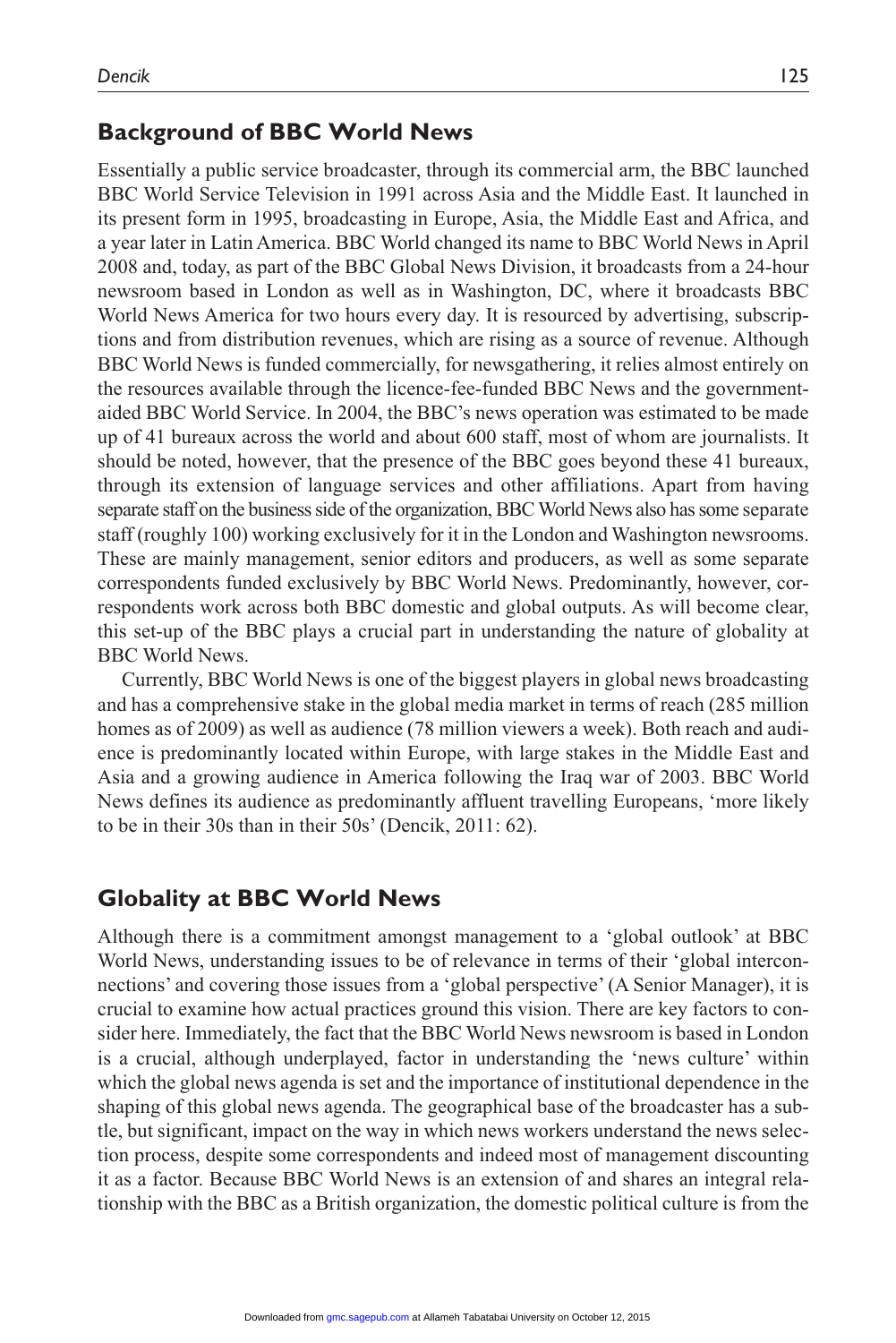outset an essential component in how the staff understand their own work and role. By this is meant not only that BBC World News adheres to British media regulation and policies by being answerable to Ofcom, the British broadcasting regulator (although significant in the global translation of professional journalistic values as explored below), but also, and perhaps more fundamentally, the notion that BBC World News staff are very susceptible to public discourse within the United Kingdom, not least regarding the politics of the BBC itself as a public service broadcaster. As such, what is significant in this context is to note the extent to which news workers within global news broadcasters are responsive and considerate of domestic public discourse and political developments regarding the media. Regardless of what the terminology may signify, global news networks do not operate 'above' or 'beyond' national contexts, but are in many ways nationally rooted and respond to and consider the domestic political culture that prevails in the context in which they are based.

Such contemplations come to play a part in how news workers understand their own practice and the confidence and considerations with which they engage in agenda-setting and coverage in the news production process. An example of this may be domestic discourse regarding the (in)accessibility of news output, for instance, and the perceived need to make news programmes more entertaining and appealing, or it may be about a renewed emphasis on questions of offensive content. Although such considerations within the BBC are mainly confined to domestic output, the organizational debate that stems from such public discourse also comes to play a part in how global news output is defined. Indeed, the way in which the BBC's institutional culture shifts and evolves, as a whole, is fundamental to how employees in all sections of that institution come to understand their own practices. There is an organizational 'ethos' (Curran, 2002) that plays a significant part in what kind of news broadcaster the BBC is across its outlets, influencing not just managerial decisions, but also forming an integral part of the comprehensive institutional training most BBC staff receive. This means that without any necessarily direct influences from the top hierarchical levels in the organization, BBC news workers are aware of how news is understood and treated within the organization. As expressed by a correspondent,

They would never say you must do it this way, but there is an ongoing debate, and if you are outside the mainstream consensus on some things you would feel it pretty much. So the BBC does speak with one collective voice, but it's not like it's forced in any way. (A Correspondent)

As such, the impact of the organizational ethos may endure over time, but adopt strategies relevant to changing circumstances, and is only really felt by news workers in moments when there is a potential conflict with the practices that this ethos encourages. That is, the way in which the BBC as an institution and organizational culture helps define what constitutes global news is a complex, often unobservable process, but it is significant in understanding how news workers are able to collectively, albeit sometimes contentiously, define a news agenda catering to a supposed 'global public interest'. Here, it is also important to consider organizational culture in a broader sense to include a specific understanding of journalistic practice and newsworthiness. That is, the British base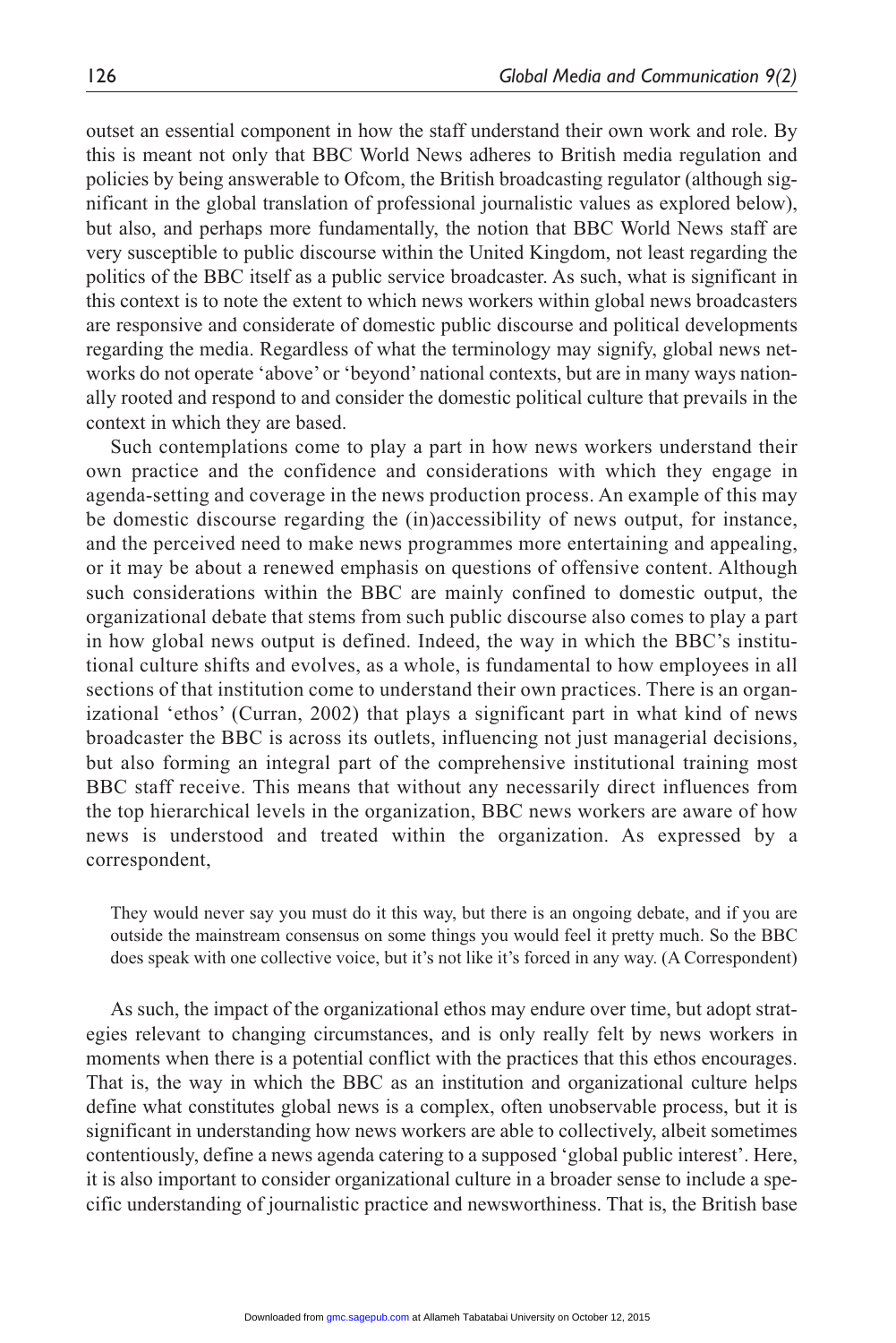of BBC World News shapes the values, credibility and relevance of the story-selection process. In other words, by being news consumers themselves of predominantly UK news outlets (along with major competitors), news editors and producers based in the BBC World News newsroom engage in practices that are set within a specific cultural context, deciding what is important to a global audience on the basis of a narrow parameter of news consumption that is to some extent dictated by the dominant news outlets that newsroom staff consume. As one correspondent remarked,

[T]here is stuff we don't cover that we should and I think we don't cover it sometimes because people that sit in London may not have a sense for its importance and it is hard to persuade them when money is tight. (A Correspondent)

Moreover, the notion of what constitutes an event or a story and, by the same token, what does not constitute an event or a story is based on already ingrained criteria that have developed within a certain value-system. The fact is that while global broadcasters are engaging in practices that pertain to or are shaped by global public interest, the understanding of this interest, global or otherwise, is rooted in an understanding of news and newsworthiness that has developed within a specific political, institutional and journalistic culture and these values continue to be reproduced in a global context. The way in which global news stories are covered will, to some extent, follow a predetermined framework that journalists within the culture of the BBC can immediately make sense of. This is further reinforced by BBC World News' dependence on the newsgathering operation that has BBC domestic as its primary focus.

Indeed, BBC World News does not, as yet, directly fund any part of the newsgathering service. Rather, it has a contractual agreement with the head of BBC News to get the material it needs and wants for its output, and provides funds in order to get this material, but, according to management staff, BBC World News is not a consideration in the structuring and organization of newsgathering beyond its own dedicated office in America. The organization of newsgathering and the localization of news bureaux is a complex, 'evolutionary, not revolutionary, process' (Manager). A large part is historic and follows patterns of long-term geopolitical significance. There is also, crucially, a historic link that ties in with British interests – such as colonial legacy – which plays into the structuring of newsgathering as well as more recent considerations of British interests, such as places of conflict that may involve Britain directly or indirectly:

We would say Afghanistan and Pakistan is a key area for us and is going to be so for the coming years, so we have put more resources into that area over the last months, and quite a bit of infrastructure has gone in, there's been a big spend, so you are committed then to at least sort of a five-year period. We don't do that on the basis of today's story. We do that on the basis of where the story is going over the course of longer time. It's about the fact that we have British troops there, that there's a war going on there, that this is a post-9/11 world, it's very important in the so-called war on terror. So that's what we base our resources on. (A Manager)

This reasoning highlights a number of key issues that help understand the way in which globality is understood and defined at BBC World News. Geopolitical significance and so-called British interests come to be inevitably reflected in the output on BBC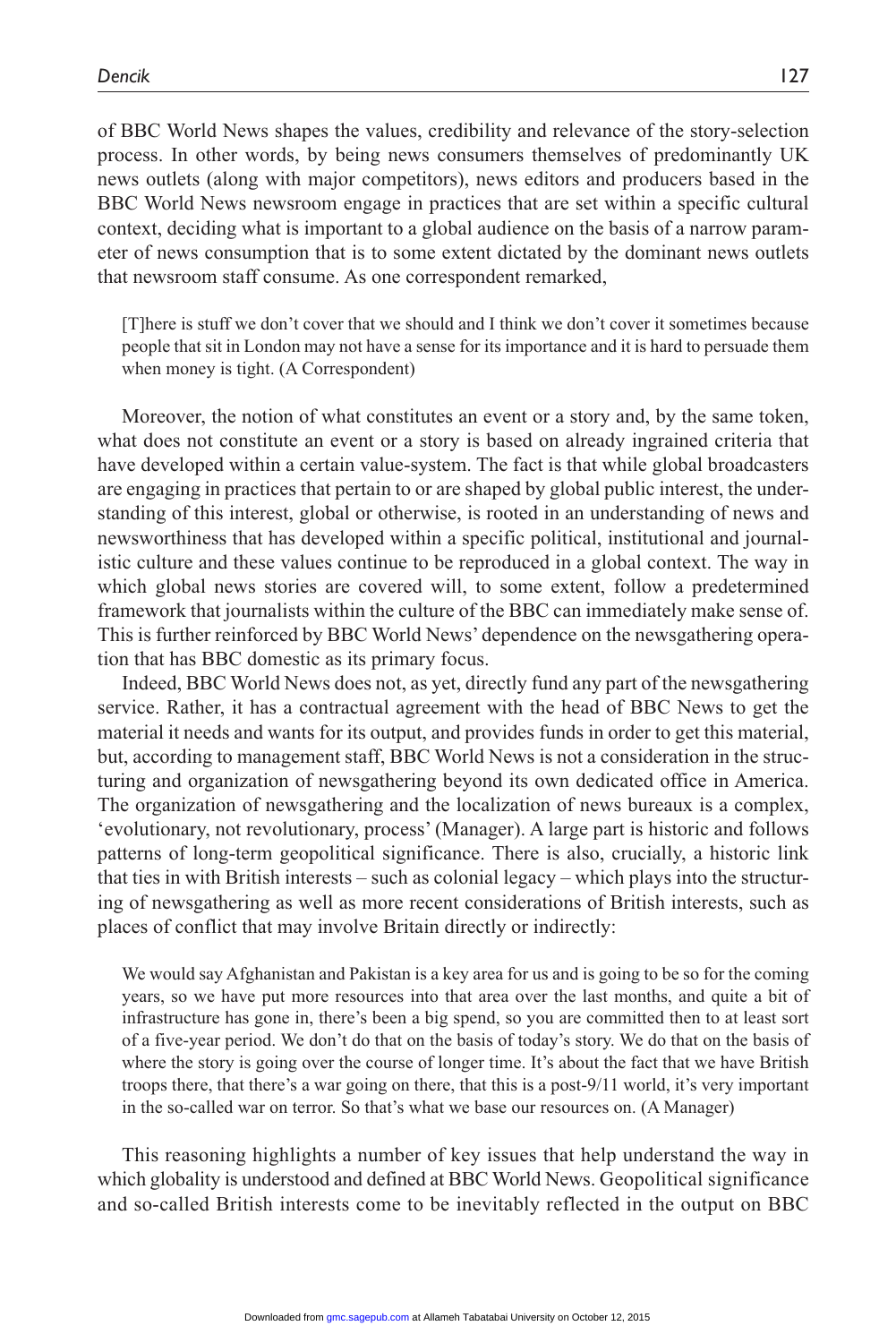World News (see Figures 1 and 2) and, what is more, they do so in the context of a wider rhetoric regarding the newsworthiness of conflict and violence. As one experienced news worker noted with regard to the Middle East, 'it's quite hard to get the Middle East on air if there is no blood involved' (A Correspondent). Furthermore, places of war and conflict that are primarily worthy of global media attention are decided to a considerable extent by not only perceived national interests, but also, crucially, by the dominant political discourse of the prevailing institutions of power ('war on terror'). In other words, the organization of news does not necessarily challenge already existing dominant political rhetoric regarding what areas and issues should be of global concern, but, rather, necessarily often follows and reiterates such dominant political rhetoric within the process of story-selection and reporting.

The dependence on political rhetoric from dominant political powers is deeply rooted in the domestic journalistic culture of BBC news workers that, in producing simultaneously across BBC news outlets, is translated onto a global canvas. That is to say, 'globality' comes to be representative of a specific understanding of legitimacy and credibility that is embodied within a specific cultural context of news production. Faced with the need to fill 24/7 rolling news cycles, these professional practices are further entrenched within the context of BBC World News. Thus, story selection and news coverage is prone to be shaped by the most immediate and accessible sources, lending 'credibility' to specific national elites, rather than some supranational global forces which operate above, or below, national governments. When asked about the difference in covering a story for a domestic outlet versus a global outlet, the vast majority of those interviewed did not consider there to be a major difference between the two and said that any changes to news reports are merely cosmetic, such as adding 'British' in front of a reference to the Prime Minister. It does not demand a different approach in broader terms. Part of the reasoning for this is, firstly, the idea that Britain is 'a cosmopolitan society' (A Correspondent), where news has always needed to be covered with a global outlook, regardless of the domesticity of the outlet. Secondly, because foreign news coverage for a domestic British audience, by its very nature, has to be accessible and cater for an audience unfamiliar with the local context in question, assumptions of knowledge are seen to be removed. In more general terms, there is a certain 'status' attached to foreign news reporting that does not cater to domestic interests.

However, these arguments are problematic in practice. Firstly, it is easier to get a story broadcast in the first place if indeed it does have a British angle, as it will therefore be picked up by domestics, rather than having to be commissioned separately by BBC World News. It will, therefore, also guarantee better quality. It is thus an important consideration in the initial approach of a story, as domestic news 'is the department that's got all the money' (A Correspondent). Moreover, the straight transfer of news from domestic to global news outlets is problematic also in the general categorization and representation of information, for example, the naming of groups and actors. The notion that the British audience is the primary focus of the story prioritizes a certain set of discursive categories of how global media events should be ordered and understood. That is, it assumes a certain kind of knowledge, not just with regard to the background or context of a particular news story, but in more abstract terms with regard to how social orders are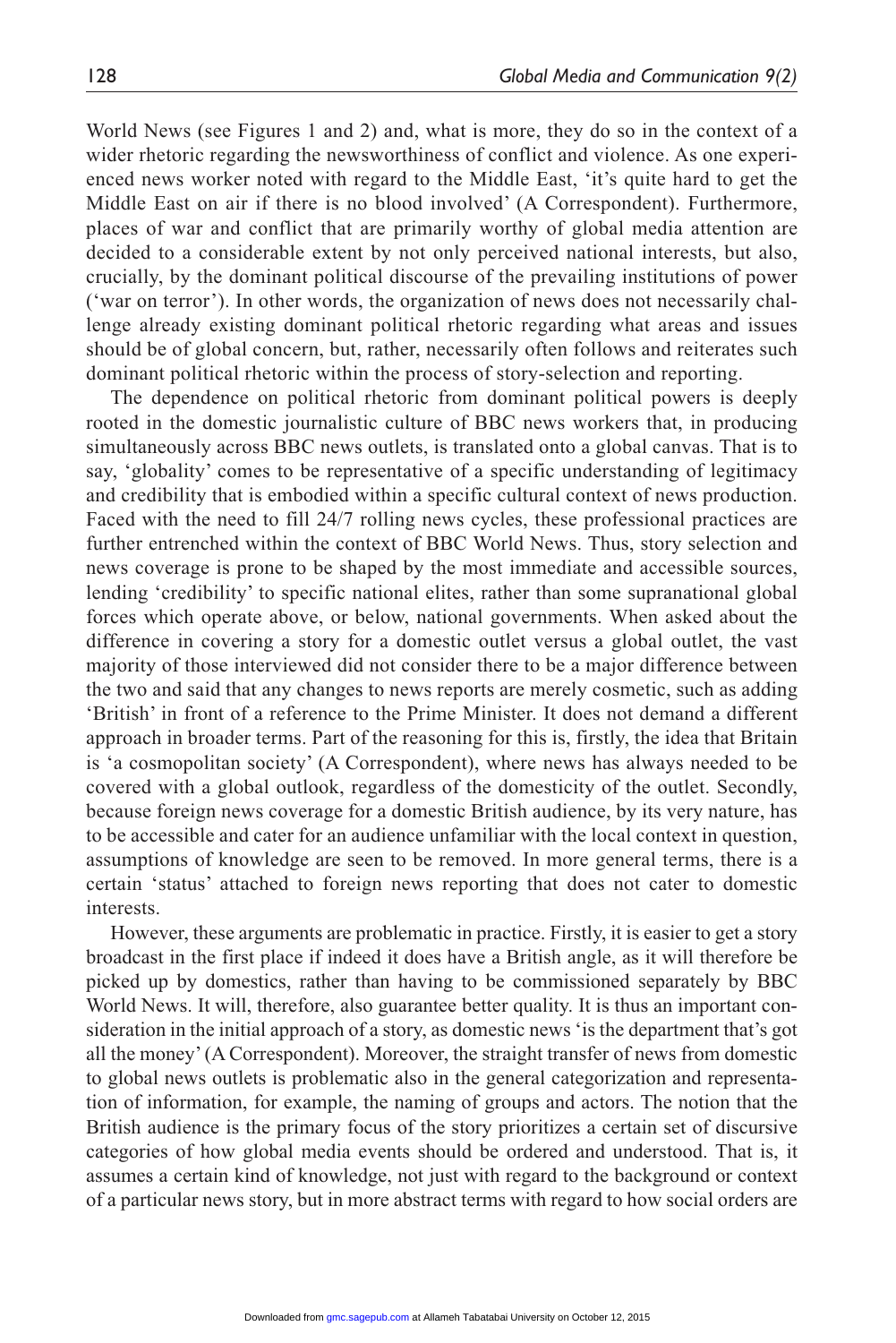culturally categorized. This again speaks to the crucial question of how news values and credibility come to be practised and entrenched within the news production process. What is more, it speaks to the need for familiarity with the subject matter in order for it to 'make sense' and make it onto the global news agenda. For example, one news worker highlighted that a story about Somalia might need initial framing around familiar topics among Western audiences such as drought or conflict in order for the more challenging or unfamiliar nuances of a story to be incorporated. Or, indeed, the story may not make the news agenda in the first place if it lacks this initial familiarity for audiences, including BBC World News staff, within the UK.

These issues of familiarity and 'making sense' also apply to standard journalistic professional values such as 'impartiality' and 'balance'. There is an accepted view among BBC World News staff that such values are easily transferred from domestic to global outlets. However, impartiality and balance as news values do not operate in a political or cultural vacuum. What is at stake here is a fundamental question of categories of knowledge embedded within particular understandings of impartiality belonging to a particular journalistic culture. In a political culture where there are established opposing organizations of viewpoints already accredited within society, such as political parties, for example, this understanding of impartiality may seem uncomplicated. However, impartiality in this sense can only operate to replicate already established powerful discourses that frame debates. What is more, understanding impartiality in often binary terms not only actively narrows the terms of debate, it also seeks to simplify and reduce issues to clear-cut opposing sides. To an audience located in a liberal democracy where political debates are often framed in such terms, employing impartiality in this way reproduces the logic of the prevalent political system. Therefore, when transferred to a global canvas, such an understanding of impartiality imposes a certain political and cultural framework to the terms of the debate of global issues. It is not only a question of the extent to which these practices exclude voices in global news broadcasting, but also the extent to which such practices rely on already existing knowledge – that is, the extent to which these news practices are inherently conservative and incapable of fundamentally challenging ingrained communicative contexts.

Crucially, these conservative practices that come to entrench the existing social order through national, institutional and professional prisms operate in an increasingly competitive media market that further reinforces the news production in this regard – and such definitions of globality. Of course, in some regards, BBC World News holds an advantage in a competitive, fragmented market by attracting an advertiser-friendly, affluent audience, but its interest in maintaining this audience plays a crucial role. For example, one senior manager noted the prevalence of business news on the broadcaster, which not only caters to the perception of audience interests, but also nurtures and enhances this section of its audience. The implication, therefore, that business and financial activities lend themselves better to the definition of 'global news' than, say, health care, needs to be critically considered in debates on globality. Similarly, the understanding of what geographical areas are in the 'global public interest' also needs to be assessed in light of this, with resource-poor Africa and Latin America continuing to occupy comparatively little of the global news agenda (Figures 1 and 2).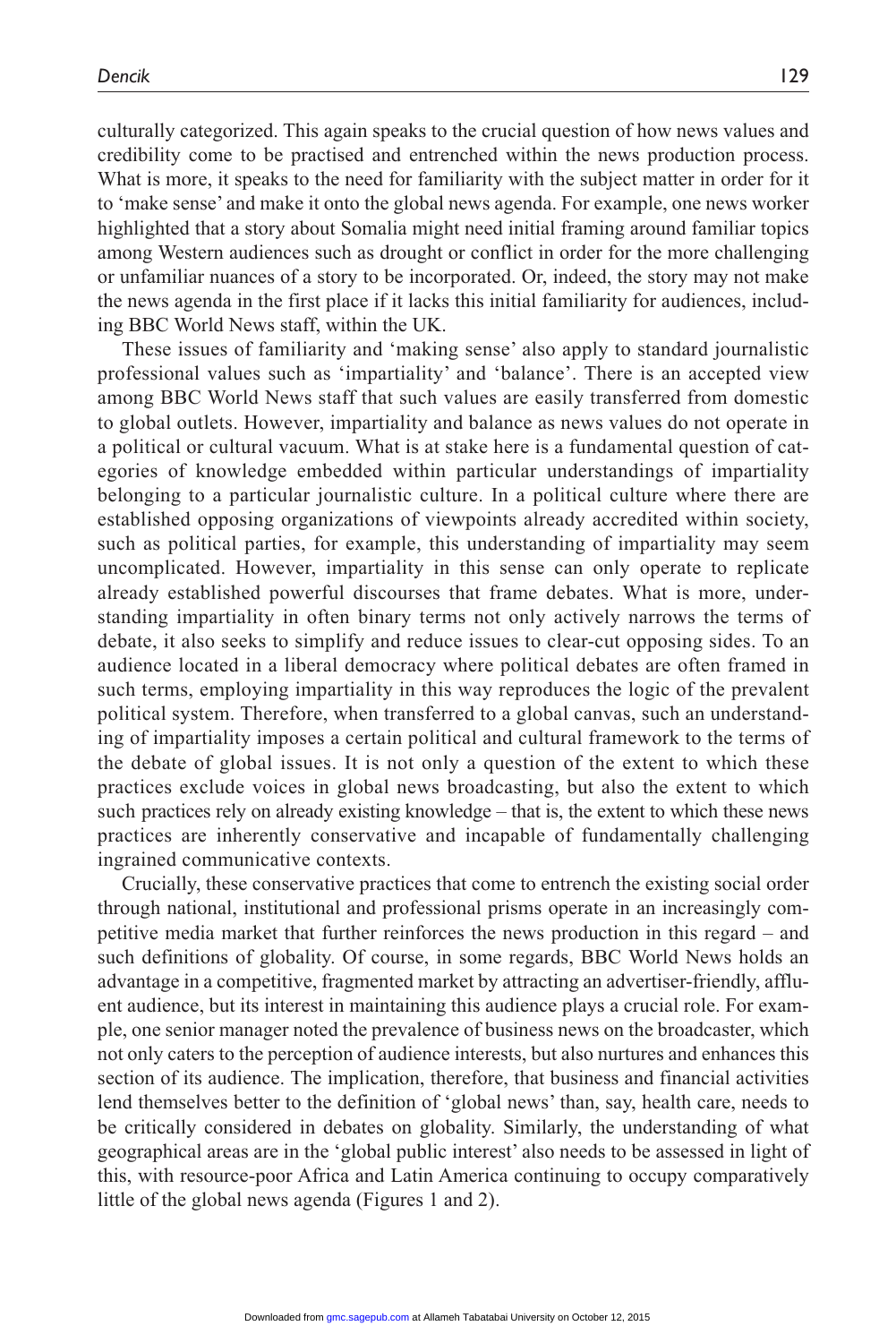



*Sample size*: 100 programmes.





Figure 1 illustrates how the lead stories on BBC World News were distributed during the period between January 2010 and June 2010 based on a sample of 100 programmes shown at different times of the day (these different times of the day are important as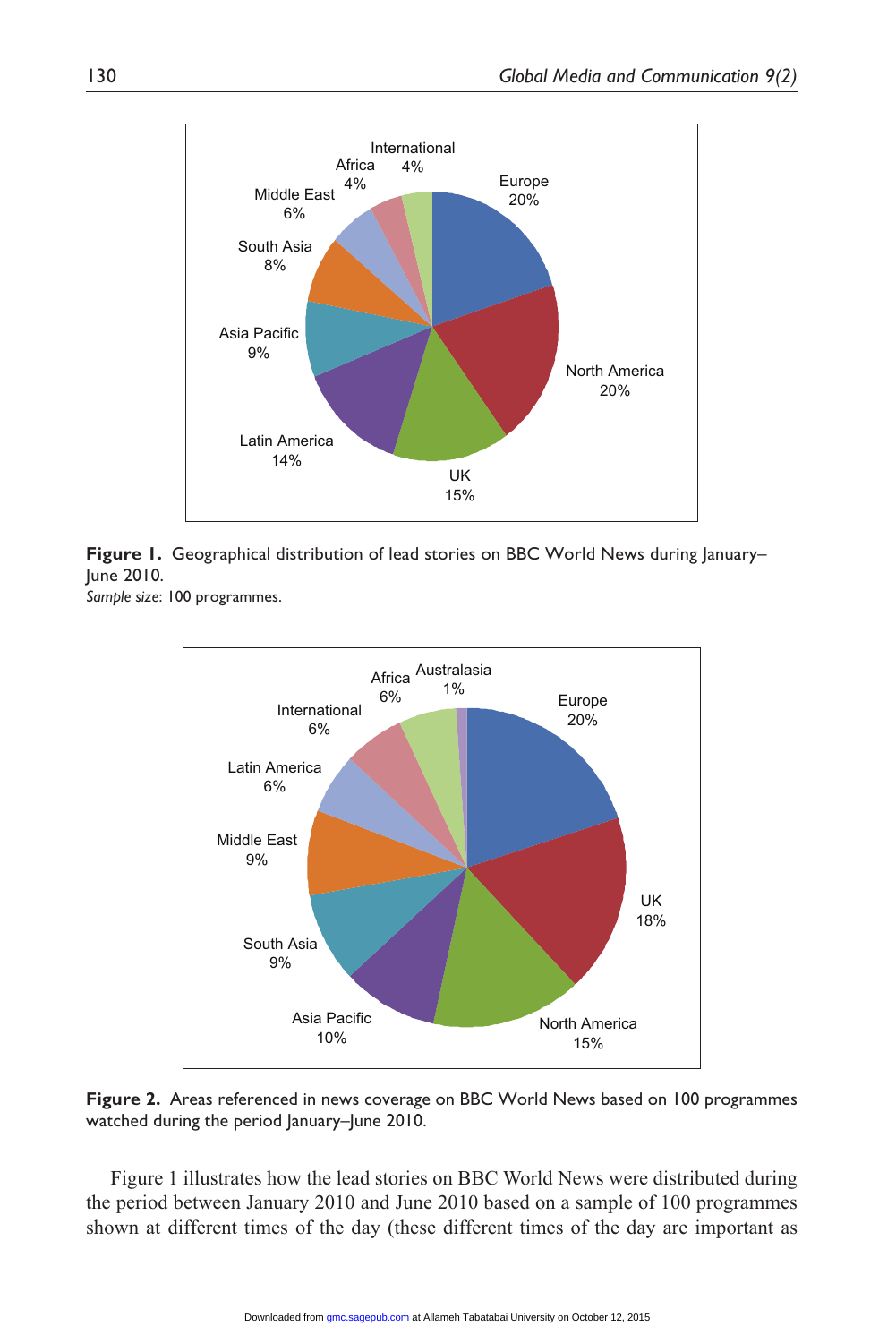

**Figure 3.** Viewpoints referenced on BBC World News based on 100 programmes watched during the period January–June 2010.

editors outlined that the coverage caters to certain audiences in certain geographical regions at different times of the day). The stories were categorized according to the country that represented the dominant actor in the headline of the story. This shows that in 55 per cent of its news programmes, BBC World News would lead with a story concerning North America or Europe. In as many as 15 per cent of its programmes, this lead story would concern the United Kingdom. Outlining the geographical distribution of lead stories is important as headline stories imply a sense of importance in the hierarchy of the overall news bulletin. The actors referenced within the entire news programmes are illustrated by Figures 2 and 3. These programmes were predominantly all 30 minutes long (a few programmes were shorter during the weekend and a few were longer depending on the time of day at which they were being broadcast). Figure 2 shows the geographical distribution of viewpoints referenced, whereas Figure 3 illustrates the kind of actor referenced.

As can be seen from these figures, the viewpoints represented on BBC World News come from Europe more than any other region, with well over a third of all viewpoints referenced (38%) from there. Interestingly also, viewpoints from actors within the UK made up almost a fifth of the total viewpoints referenced (18%). In terms of lead stories, stories based on actors from Europe and North America make up 53 per cent of the output. The distribution of the rest of the viewpoints is spread more or less evenly across the other regions, with viewpoints coming from the Middle East and South Asia each making up 9 per cent of the total, Asia Pacific, 10 per cent, and Latin America, Africa and Australasia making up the smallest share of the viewpoints referenced. If the data had involved dedicated sport and business segments, the figure for North America and Europe would arguably have been considerably higher. It is interesting to note also that although 14 per cent of the lead stories concerned Latin America, these mainly referred to natural disasters (especially the earthquake in Haiti, immediately followed by one in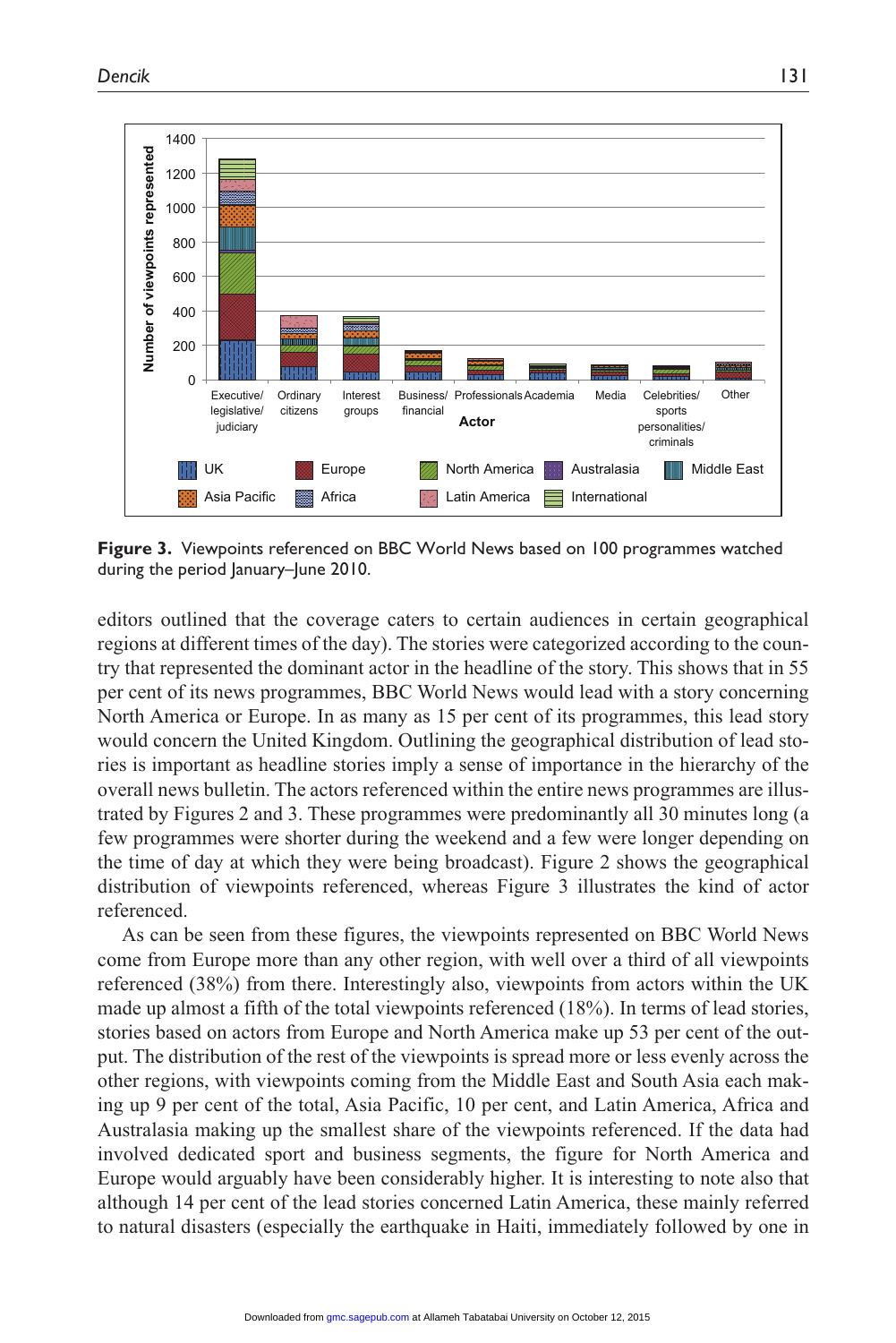Chile) and, in the actual coverage of stories, Latin American actors make up only a marginal part  $(6\%)$ .

What is more, as Figure 3 illustrates, the global news agenda on BBC World News is predominantly centred around the viewpoints of political elites and state authorities. In fact, state actors are referenced and used as sources in the news coverage almost as many times (1401) as all other groups of actors put together (1558), making up 47 per cent of the total. These actors also tend to be from Europe or North America (739 times). The second most-referenced group of actors are ordinary citizens (435 times), often used simply as 'vox-pops' to provide reactions to events or as a single group paraphrased in the coverage without any extensive or specific statements. This is not to say that state actors in any way provide harmonious viewpoints or sustain a consensus. Indeed, there are many conflicting viewpoints within this group. However, what it does imply is that despite BBC World News management's vision of having a news agenda that highlights 'global connections' (A Senior Manager), this figure highlights the extent to which the global continues to be defined in terms of inter-*state* relations with state actors who are dominant definers of global issues, arguably even more so than for domestic news outlets (cf. Dencik, 2011).

## **Conclusion: What global citizens and whose global moral order?**

As such, the definition of global at BBC World News is shaped by a specific journalistic and political culture that presents globality based on a set of geopolitical concerns, primarily debated in terms dictated by political elites within certain nation-states. Crucially, this is reinforced by market developments and economic pressures, and not challenged by media developments, as seems to be implied in some accounts of the global turn. What comes to be considered global news is shaped by specific journalistic practices that are essentially manifestations of a certain set of power relations. The categorization of knowledge, the naming of groups and the credibility of sources speaks to an understanding of news that adheres to a social order as dictated by the most dominant institutions of power. As such, the global turn must consider the conditions in which players such as global news networks may be understood to be shifting the political community – that is, there must be substantial consideration for the terms upon which globality is manifested in citizenship and norms, especially with such prominence given to media developments in this regard. This may seem an obvious point, but it is consistently neglected in much of the literature as it demands much more interdisciplinary and empirical engagement. What is more, as Berglez (2008) points out, we must distinguish between the reporting of news from all parts of the world and explaining and understanding the world as a single place. What evidence from BBC World News illustrates is the extent to which journalistic practices are, in fact, steeped in a nation-state world order, and that media developments are not necessarily shifting this in any way, but may in fact be entrenching these practices as speed and resources come to play a greater and more prominent role. For some scholars, the very development of global satellite news networks is an indication of a spatial shift, but this assertion neglects any fundamental empirical evidence which illustrates that news coverage has actually fundamentally changed its representation of global issues. Indeed, much evidence shows not only that domestication of news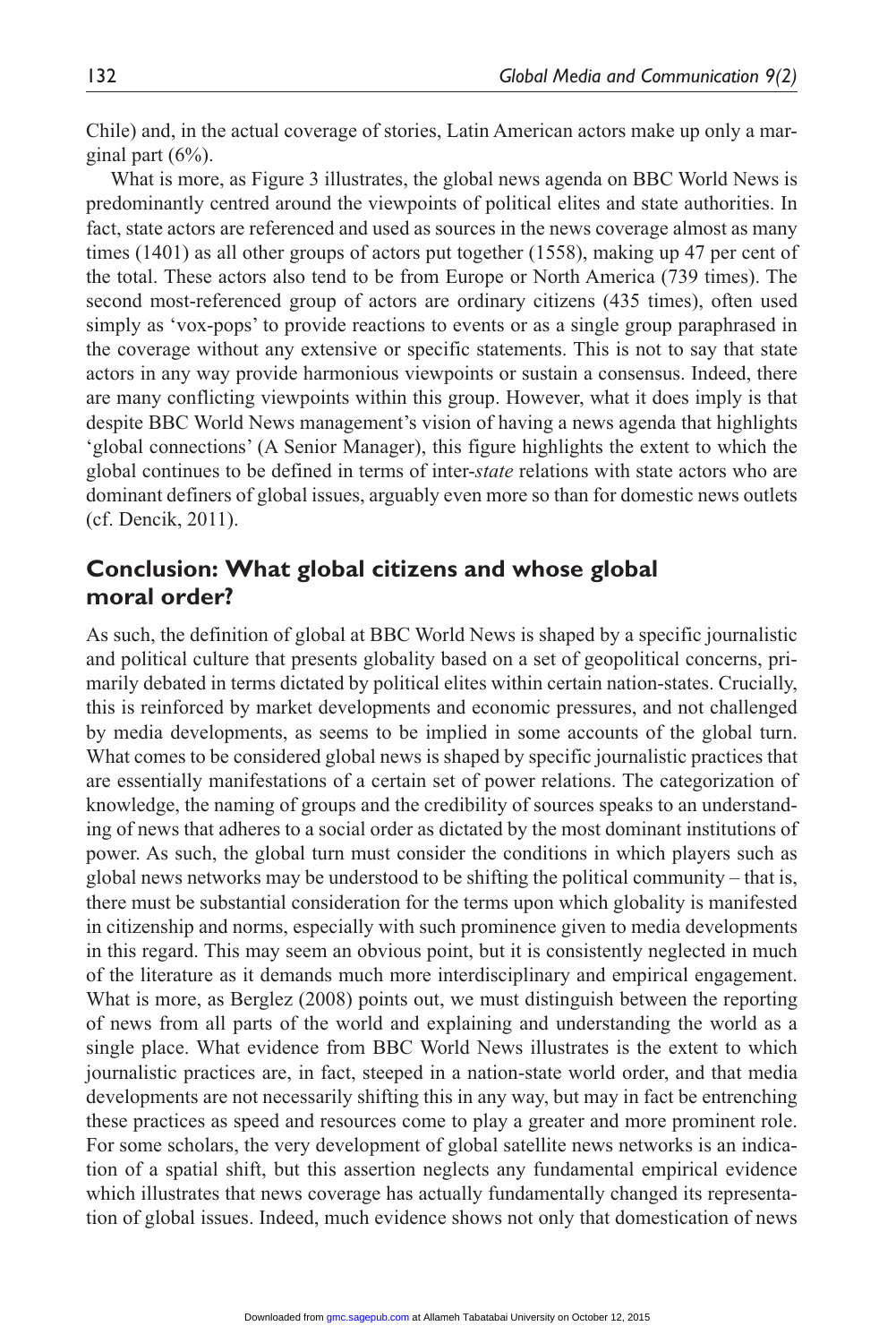continues to be prevalent in both global and national news outlets alike, but also that the reporting of global news may in fact be decreasing, rather than increasing, in the current news environment (Dencik, 2011; Hafez, 2007; Pew Research Center, 2008).

Thus, asking globalization scholars *whose* global moral order is binding us and which of us are part of the global citizenry is not just a question of imperialism, it is a fundamental question regarding the very power structures that come to define our world and the political space within it. Ignoring such questions, or asserting globality based on an understanding of media developments without proper empirical investigations, allows the notion of 'global' to become a caveat for existing (illegitimate) institutions of power to make claims to further legitimacy. Here, in fact, comes a challenge also to those who posit that the only progressive response to globalization processes is the necessary spatial expansion towards the global in not only politics, but also in journalism. The notion that the abstract global space becomes manifested in the (deeply undemocratic) power relations of the global political economy raises questions regarding the often implicit normative dimensions of the global turn. It is, perhaps, worth questioning whether 'global journalism' is the 'progressive' response we need and whether journalistic practices will actually serve their democratic function by adhering to a 'global outlook', representing the world as a 'global space' (Berglez, 2008), in a context in which this space seems to lack the kind of collectivity and accountability we traditionally demand from a political community (Chandler, 2009).

#### **Funding**

This research received no specific grant from any funding agency in the public, commercial, or not-for-profit sectors.

#### **References**

Aitken R (2007) *Can We Trust the BBC?* London: Continuum.

- Beck U (2003) The analysis of global inequality: From national to cosmopolitan perspective. In: Kaldor M et al. (eds) *Global Civil Society 2003*. Oxford and New York: Oxford University Press, pp.45–55.
- Beck U (2006) *Cosmopolitan Vision*. Cambridge: Polity Press
- Berglez P (2008) What is global journalism? *Journalism Studies* 9(6): 845–858.
- Castells M (2009) *Communication Power*. Oxford: Oxford University Press.
- Chandler D (2009) *Hollow Hegemony: Rethinking Global Politics, Power and Resistance*. London and New York: Pluto Press.
- Chouliaraki L (2008) The symbolic power of transnational media: Managing the visibility of suffering. *Global Media and Communications* 4(3): 329–351.
- Cottle S (2009) *Global Crisis Reporting: Journalism in the Global Age*. Maidenhead: Open University Press.
- Cottle S (2011) Taking global crises in the news seriously: Notes from the dark side of globalization. *Global Media and Communication* 7(2): 77–95.
- Cottle S and Rai M (2008) Global 24/7 news providers: Emissaries of global dominance or global public sphere. *Global Media and Communication* 4(2): 157–181.
- Curran J (2002) *Media and Power*. London and New York: Routledge.
- Curran J and Seaton J (2003) *Power without Responsibility*, 6th edn. Abingdon: Routledge.
- Dencik L (2011) *Media and Global Civil Society*. Basingstoke and New York: Palgrave Macmillan.
- Flew T (2007) *Understanding Global Media*. Basingstoke and New York: Palgrave Macmillan.